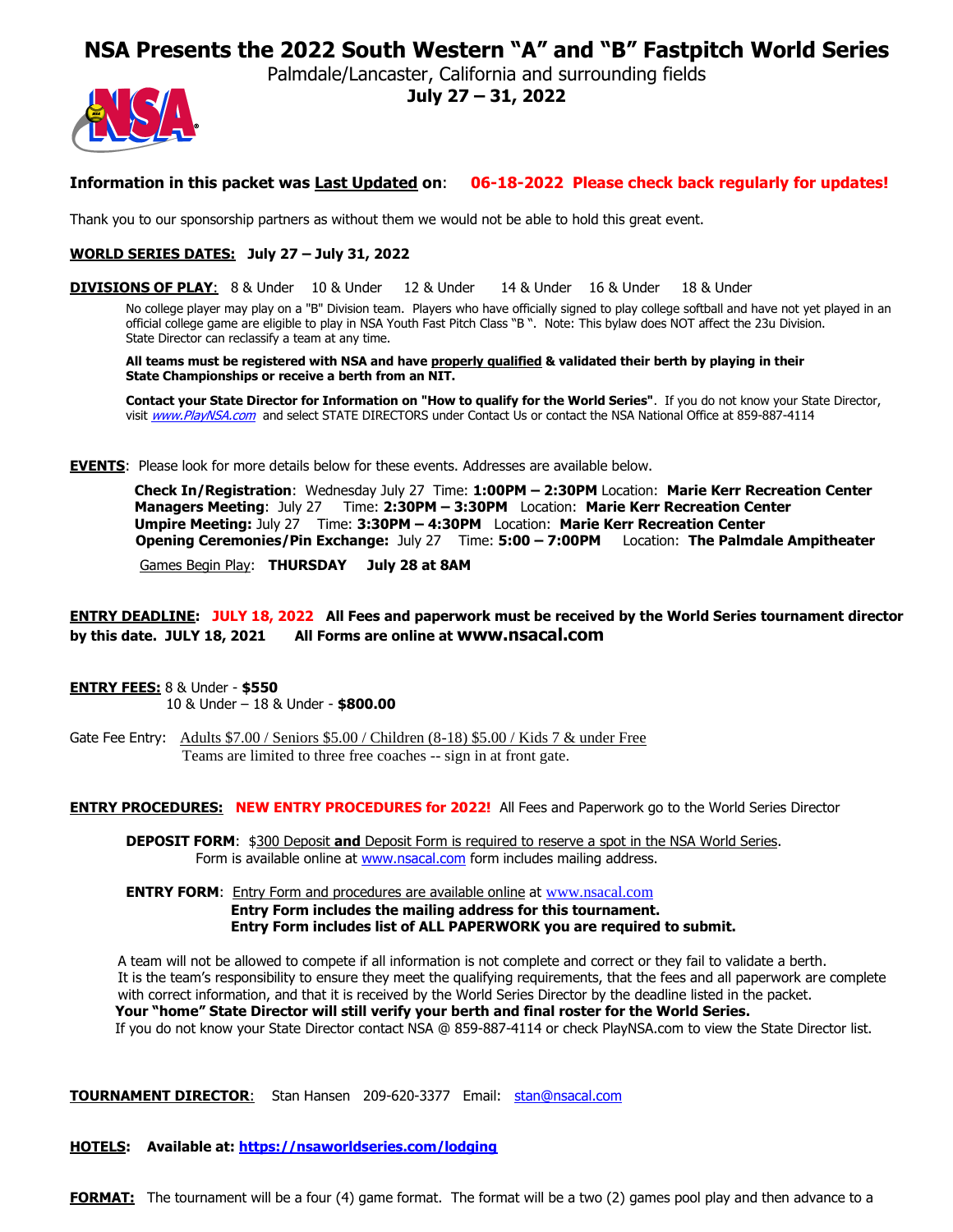### **PARK LOCATIONS and DIRECTIONS:**

## **Best of the West Softball Complex and Surrounding Fields**

39700 30th St W Palmdale, CA 93551

### **Marie Kerr Recreation Center**

2723-A W Rancho Vista Blvd Palmdale, CA 93551

### **The Palmdale Ampitheater**

2723 W Rancho Vista Blvd Palmdale, CA 93551

**TEAM CHECK IN: Wednesday July 27, 2022** Time: **1:00 – 2:30PM** Location: **Marie Kerr Recreation Center** The Team Manager will register their team and pick up packets, which will include the pre-set Pool Play schedule. Seeding will be determined by Pool Play into the Official double elimination Tournament Bracket.

**MANAGERS MEETING: Wednesday July 27, 2022** Time:**2:30 – 3:30PM** Location: **Marie Kerr Recreation Center** Only 2 managers/coaches from each team are requested to attend the managers meeting. We cannot emphasize the importance of attendance at the managers meeting. The tournament rules, format and any last minute and necessary changes will be covered. This will also be the only place that you can pick up your team packet.

**OPENING CEREMONIES: Wednesday July 27, 2022** Time: **5:00 – 7:00PM** Location: **The Palmdale Ampitheater** DETAILS:

### **GAMES BEGIN PLAY**: **THURSDAY July 28, 2022** at 8:00 AM

**SWAPS:** Each team is REQUESTED to bring individual swaps to exchange with the first team they play. A small token such as a souvenir from their area of the country. The swaps will be exchanged at the beginning of each team's first game. If a team has a bye for their first game the team manager can arrange to swap with another team that has a bye.

**NSA SCHOLARSHIP DRAWING**: NSA will award a \$500.00 scholarship to one player participating in the NSA World Series tournament.

### **NSA APPROVED EQUIPMENT:**

### **BATS: As of JANUARY 1, 2015 - APPROVED BATS & APPROVED BAT COMPANY LIST**

 Only companies that have signed the NSA contract are approved for use and listed on the Approved Bat Companies List at www.PlayNSA.com - Click on Equipment Bats & Balls.

1. The bat MUST be from a company on the Approved Bat Company List.

 2. Only BATS from these companies with the 2012 NSA Logo or STAMP on them will be allowed. (Outline of United States & NSA 2012) The NSA bat logo has been put on bats since 2011.

 Note: It is the coaches/players' responsibility to check their bats for the Approved Company and the stamp prior to bringing them into play.

**SOFTBALLS:** NSA black stitched optic yellow softballs are provided. Umpires will control the balls and umpire decisions are final on softballs.